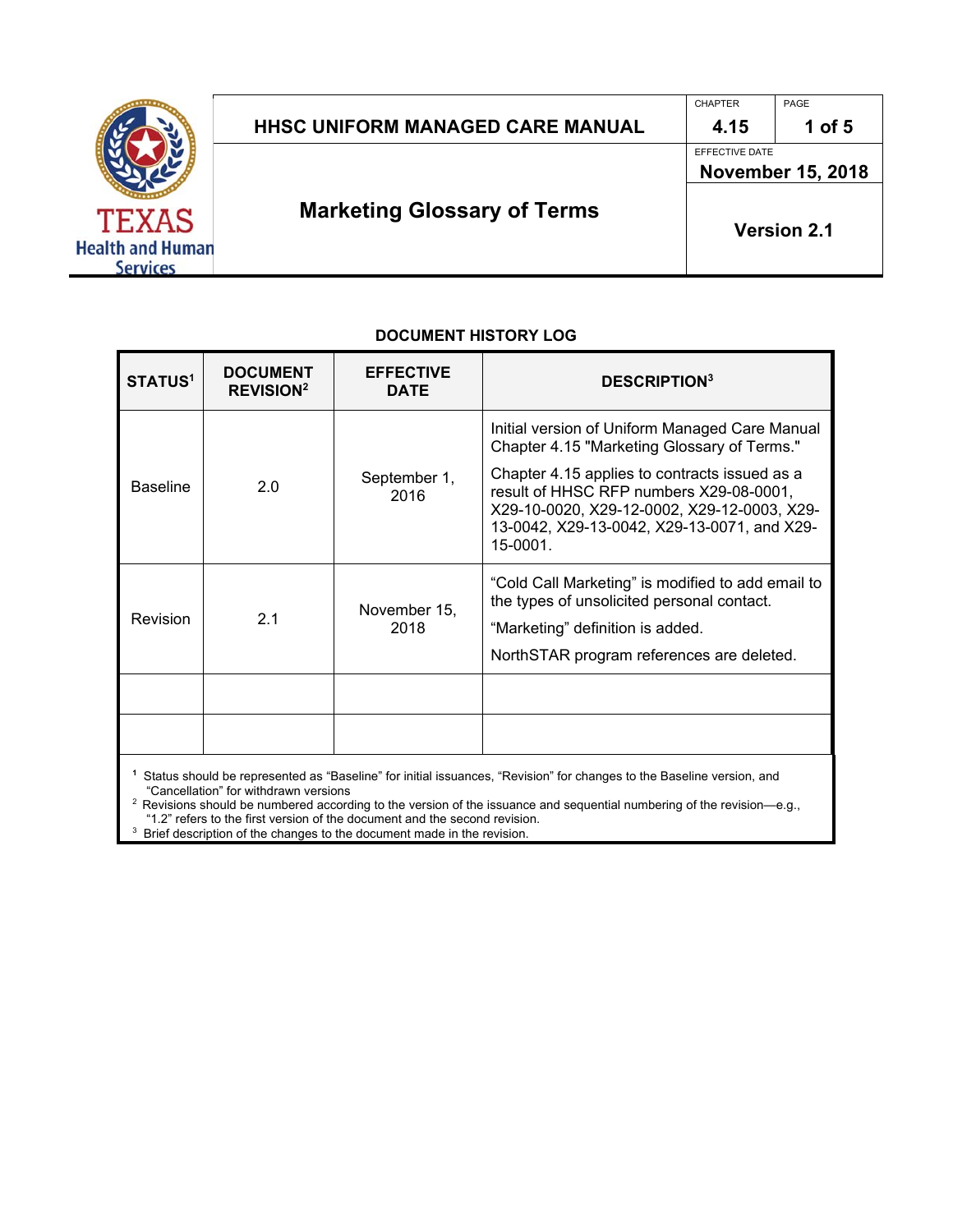|                         |                                         | <b>CHAPTER</b>                             | PAGE               |
|-------------------------|-----------------------------------------|--------------------------------------------|--------------------|
|                         | <b>HHSC UNIFORM MANAGED CARE MANUAL</b> | 4.15                                       | 2 of 5             |
|                         |                                         | EFFECTIVE DATE<br><b>November 15, 2018</b> |                    |
|                         |                                         |                                            |                    |
| <b>TEXAS</b>            | <b>Marketing Glossary of Terms</b>      |                                            | <b>Version 2.1</b> |
| <b>Health and Human</b> |                                         |                                            |                    |

#### **I. Applicability of Chapter**

This Chapter applies to Managed Care Organizations (MCOs) participating in the STAR, STAR+PLUS, Children's Health Insurance Program (CHIP), STAR Health, and STAR Kids Programs and Dental Contractors providing Children's Medicaid Dental Services (CMDS) and CHIP Dental Services. The term "MCO" includes health maintenance organizations (HMOs), exclusive provider organizations (EPOs), insurers, Dental Contractors, and any other entities licensed or approved by the Texas Department of Insurance (TDI).

#### **II. Purpose**

This Chapter defines terms used throughout UMCM Chapter 4 Marketing Policies and Procedures.

#### **III. Glossary of Terms**

The terms below are specifically used within UMCM Chapter 4. Please refer to the HHSC Uniform Managed Care Contract, Attachment A, "Uniform Managed Care Terms and Conditions," Article 2, Definitions, for terms not defined in this Glossary.

## **A**

**AGENT –** An entity that solicits or conducts Marketing or research on behalf of an MCO or takes or transmits any Applications for insurance coverage.

**APPLICATION** – The application that determines eligibility in the CHIP and Medicaid Managed Care Programs. Eligibility is determined through the HHSC Office of Eligibility Services (OES).

#### **C**

**COLD CALL MARKETING** – Any unsolicited personal contact with a Potential CHIP or Medicaid Managed Care Member by the MCO, an employee of the MCO, its providers, subcontractors, or Agents for the purpose of Marketing. Cold Call Marketing includes, without limitation:

- o Unsolicited personal contact with a Potential Member outside of an Enrollment Event, such as door-to-door, email, or telephone Marketing. Telephone Marketing includes text messages.
- o Marketing events at an employer-sponsored enrollment event where employee participation is mandated by the employer.
- o Any other personal contact with a Potential Member if the Potential Member has not initiated the contact with the MCO.

**COMMON AREAS** – Any area in a provider's facilities accessible to the general public. Common Areas include, without limitation: reception areas, waiting rooms, hallways.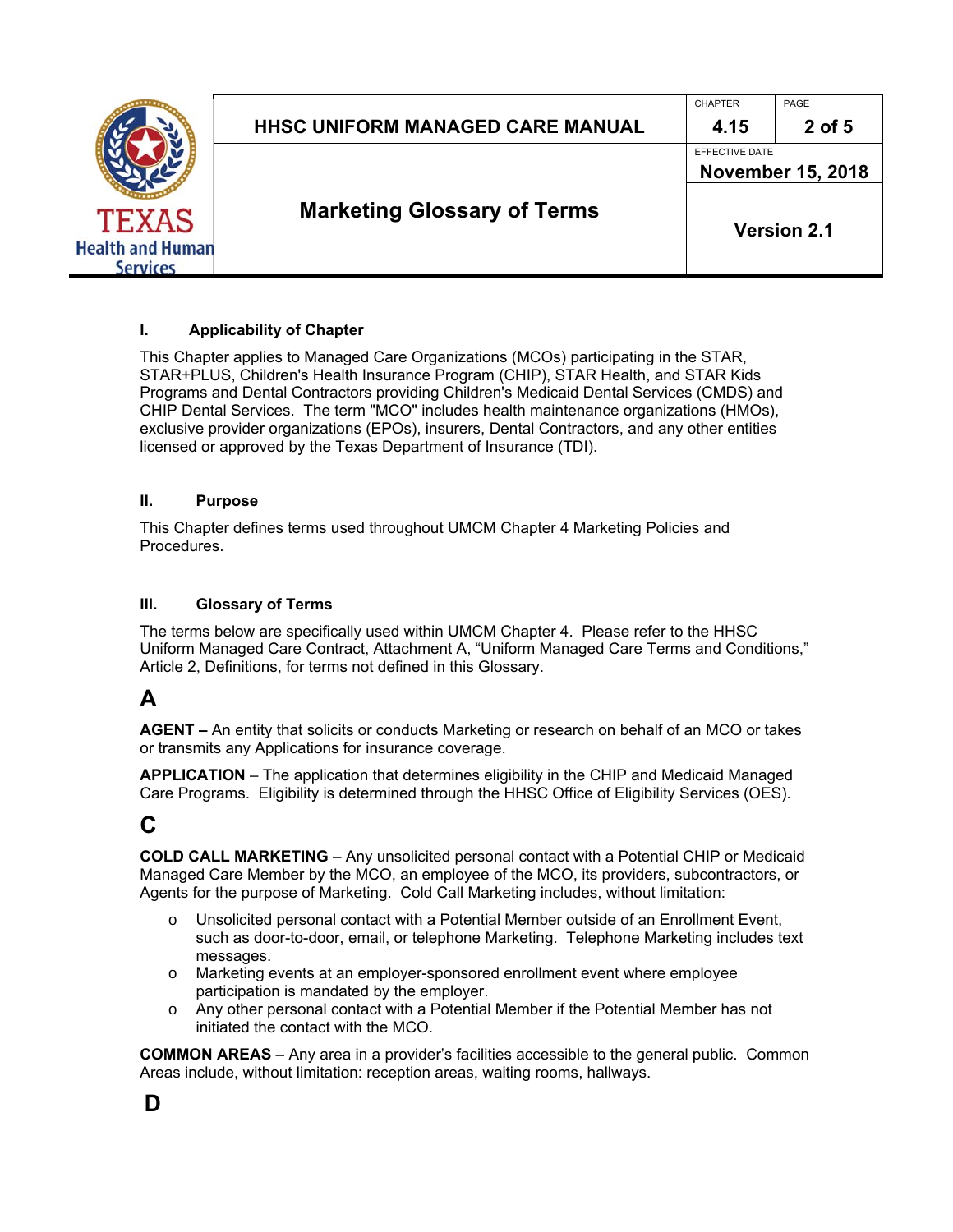# HHSC UNIFORM MANAGED CARE MANUAL  $\parallel$  4.15  $\parallel$  3 of 5

**Marketing Glossary of Terms** 

CHAPTER PAGE

EFFECTIVE DATE

**November 15, 2018** 

**Version 2.1** 

**DIRECT MAIL MARKETING –** Any materials sent to Potential Members by the MCOs or their Agents, subcontractors, or providers through U.S. mail or any other direct/indirect delivery method.

## **E**

**EDUCATIONAL EVENT** – A scheduled event in which there is a specific topic of discussion designed to provide health-related educational information that promotes a healthier lifestyle.

**ENROLLMENT EVENT** – An event hosted by the HHSC ASC that Medicaid Potential Members are expected to attend. An Enrollment Event may either be a Medicaid Managed Care Enrollment Event, for which all MCOs are invited to attend, or it may be an Exclusive Medicaid Managed Care Enrollment Event, for which no MCOs are invited to attend. Program information offered at events includes: STAR, STAR+PLUS, and STAR Kids Programs, Medicaid Dental, CHIP and CHIP Dental.

**ENROLLMENT FORM** – A form provided to a Medicaid/CHIP Managed Care eligible client to select an MCO.

**EXCLUSIVE MEDICAID MANAGED CARE ENROLLMENT EVENT** – An event hosted only by the HHSC ASC where Members receive enrollment information about benefits and services.

**EXTRA MEMBER BENEFIT** - A benefit or service offered by the MCO to its current Members which is not a Medicaid/CHIP covered benefit or service or a Value-added Service that is offered specifically to current MCO Members.

# **G**

**GIVEAWAYS** – Any promotional item offered by an MCO to Members or Potential Members, including door prizes and gift cards.

# **H**

**HEALTH FAIR** – An event designed to promote the health and wellness of individuals.

**HEALTH STATUS** – The state of health of an individual or population.

**I** 

**INCENTIVES –** Any form of financial compensation, travel or transportation reimbursement, child care services, or similar items offered to Members or Potential Members.

## **M**

**MANAGED CARE** – A system in which a single provider or organization oversees the overall care of a patient.

**MARKETING** - Any communication from the MCO to a Medicaid or CHIP Eligible who is not enrolled with the MCO that can reasonably be interpreted as intended to influence the Eligible to:

- o Enroll with the MCO; or
- o Not enroll in, or to disenroll from, another MCO.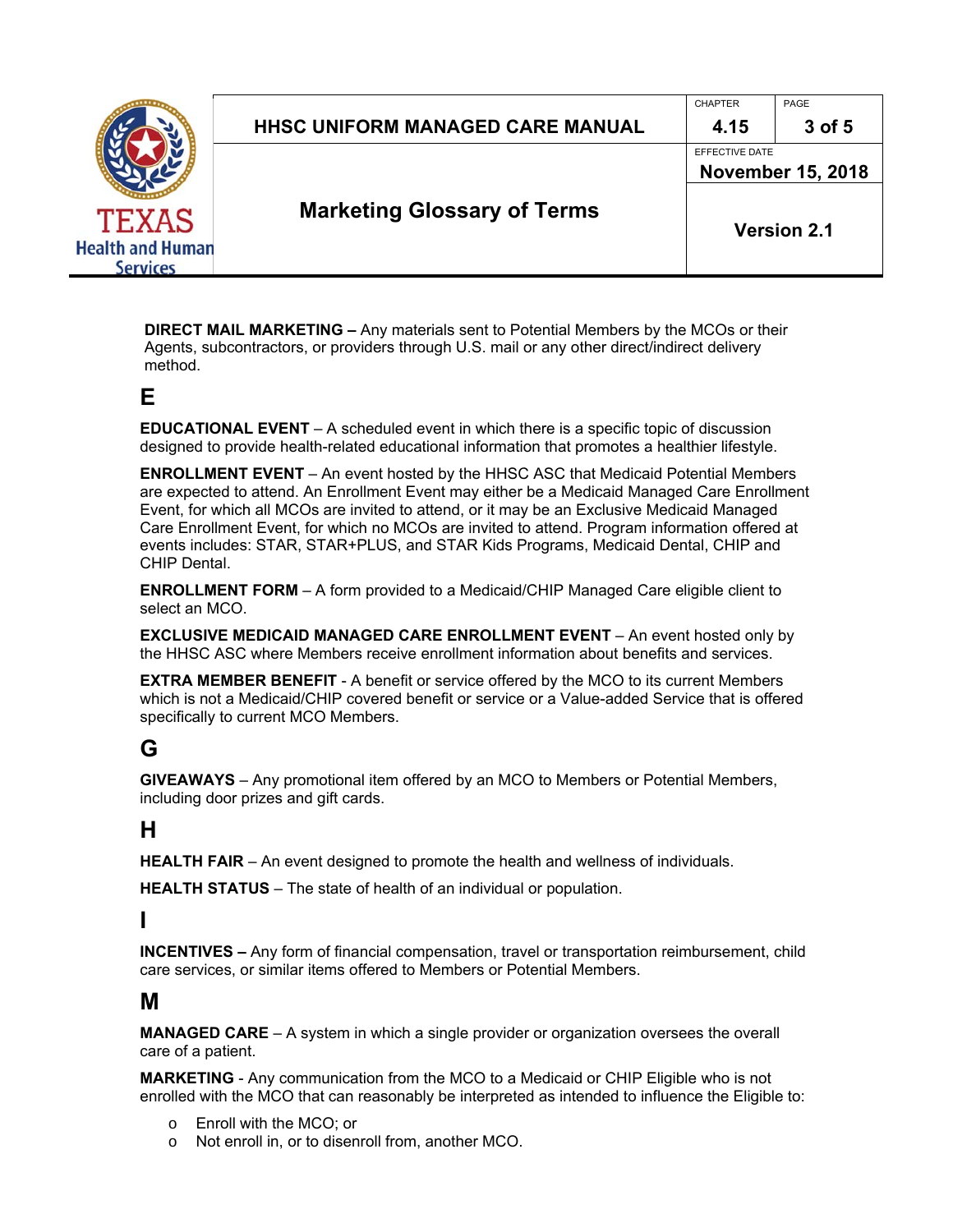| <b>Health and Human</b> |  |
|-------------------------|--|
| iervices                |  |

# HHSC UNIFORM MANAGED CARE MANUAL  $\parallel$  4.15  $\parallel$  4 of 5

CHAPTER PAGE

EFFECTIVE DATE

**Marketing Glossary of Terms** 

**Version 2.1** 

**November 15, 2018** 

**MARKETING COMPLAINT FORM** – Used to report a violation of the Marketing and Member Materials Policy to HHSC.

**MARKETING MATERIALS** – Materials produced in any medium by or on behalf of the MCO and intended to market to Potential Members. Health-related Materials are not Marketing Materials.

**MARKETING AND MEMBER MATERIALS POLICY** – The policies that govern acceptable Marketing activities for MCOs participating in the CHIP and Medicaid Managed Care Programs.

**MASS COMMUNICATION** – Materials directed or distributed to all or a large group of Members including, but not limited to, the complete version of the Member Handbook(s) including inserts/addendums; the Provider Directory when provider search functionality is not an option; the Evidence of Coverage (EOC); the Notice of Privacy Practice (NOPP); and the Provider Manual including inserts/addendums.

**MCO EXCLUSIVE EVENT** – An event organized by an MCO in which other MCOs cannot participate.

**MEDICAID MANAGED CARE ENROLLMENT EVENT**– An event coordinated by the HHSC ASC, open to all Medicaid Managed Care MCOs. They are designed for marketing, enrollment, and education regarding Medicaid Managed Care Programs and to distribute Applications.

**MEDICAID OTHER EVENT**– An event other than a Medicaid Managed Care Enrollment Event or an Exclusive Enrollment Event. Includes MCO Organized Events, Community Events, Health Fairs, and Educational Events.

**MEDICARE ADVANTAGE** – A plan offered by a private company that contracts with Medicare to provide Members with all the Member's Medicare Part A and Part B benefits.

**MEMBER MATERIALS** – Materials produced in any medium by or on behalf of the MCO for distribution to its current Members. Health-related Materials are not Member Materials.

**MEMBER ORIENTATION** – An introduction to benefits and services available to the Member.

**MONETARY COMPENSATION** - Compensation in the form of cash or check. Monetary compensation may affect a Member's Medicaid eligibility.

#### **N**

**NAME RECOGNITION** – Any material that mentions the MCO name, MCO toll-free number, MCO logo, and/or MCO website without any reference to the MCO's CHIP and/or Medicaid Managed Care Programs, benefits, or Value-added Services.

**NON-MONETARY COMPENSATION** – Compensation in any form other than cash or check.

**NURSING FACILITIES ACTIVITIES EVENT** – An activities event held at a Nursing Facility by the MCO in which the MCO members are invited by the Nursing Facility activities director or representative to attend.

## **O**

**OFFENSIVE MATERIALS -** Any language or image that is vulgar, discriminatory, or threatening.